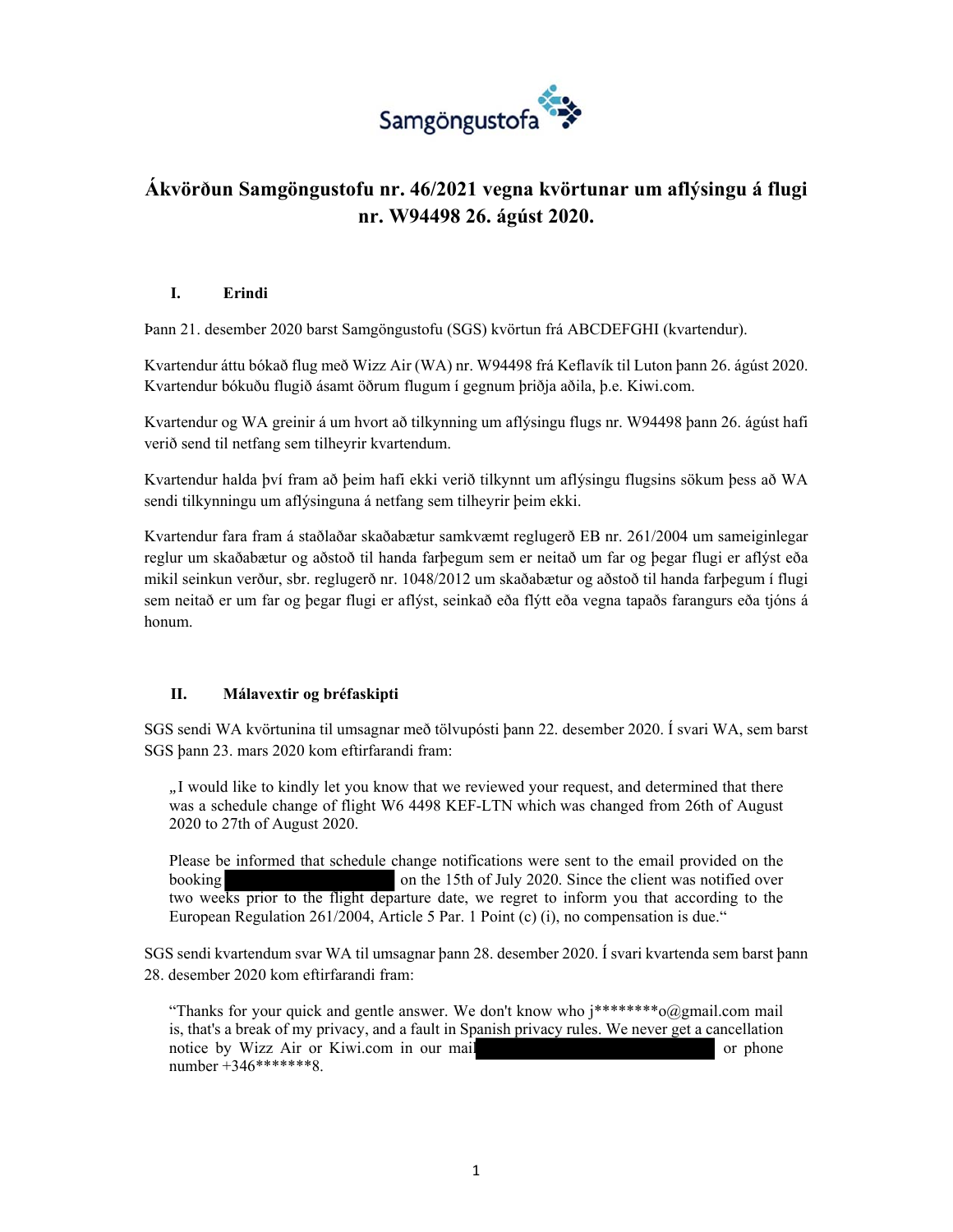We insert photos of my profile in wizzair.com showing my address and copy of one mail talking with Wizz Air always with

Via kiwi.com we had a partial refund of this flight, but not for the Luton-Mallorca flight, obviously we couldn't arrive to London and take the second bound. We can admit blame on kiwi if the cancellation was send to .com the mail used to this booking, but it isn't that way. We didn't agree the answer from Wizzair.com and want to continue with this case if it's possible."

Þann 29. desember 2020 sendi SGS erindi til WA þar sem óskað var eftir staðfestingu á að kvartandi hafi verið upplýstur um aflýsingu flugs nr. W94498 þann 26. ágúst 2020.

Í svari WA sem barst þann 27. janúar 2021 lagði flugrekandinn fram staðfestingu sem sýndi fram á að tilkynning um aflýsingu flugs kvartanda var send á netfangið: þann 15. júlí 2020

Þann 19. febrúar 2021 sendi SGS erindi til WA. Í erindinu var óskað eftir skýringu frá flugrekandanum á afhverju tölvupósturinn þar sem tilkynnt var um aflýsingu umrædds flugs var sendur á netfangið: í stað netfangsins sem skráð var í WA reikningi kvartanda á vefsvæði flugrekandans og hjá Kiwi.com

Í svari WA sem barst þann 25. febrúar 2021 kom fram eftirfarandi:

"Please kindly note that we are using the contact information, provided by the passengers when sending notifications, e-mails, etc and you may find enclosed an extract from our booking system, confirming the contact details provided for reservation: B\*\*\*\*X.

Additionally and as it is stated in our General Conditions of Carriage:

6.1.4. If the Reserver is not a Passenger or he is making a booking for accompanying Passengers as well then the Reserver is deemed to accept these General Conditions for Carriage on behalf of the Passenger(s) or accompanying Passenger(s) named in the reservation.

6.1.5. Furthermore, if the Reserver is not a Passenger and his/her contact details are provided in Your booking You agree that the Reserver: (a) shall be responsible for receiving and relaying any and all communications/correspondence (including changes, amendments and cancellations) from Us or Our Service Providers concerning the booking to all Passengers named in the booking; and (b) shall inform the Passengers of any notifications sent by Wizz Air to the Reserver that affect the reservation. In addition You acknowledge that, if You do not instruct Us otherwise, We assume that the Reserver has the consent of each Passenger to receive any refund and, where applicable, incidental expenses or compensation due and payable under the booking."

Þann 25. febrúar 2021 sendi SGS annað erindi til WA sem var svohljóðandi:

"In the Krijgsman decision of 11 May 2017 (C-302/16), the CJEU ruled that the operating air carrier is required to pay the compensation where a flight was cancelled and that information was not communicated to the passenger at least two weeks before the scheduled time of departure, including in the case where the air carrier, at least two weeks before that time, communicated that information to the travel agent via whom the contract for carriage had been entered into with the passenger concerned and the passenger had not been informed of that cancellation by that agent within that period.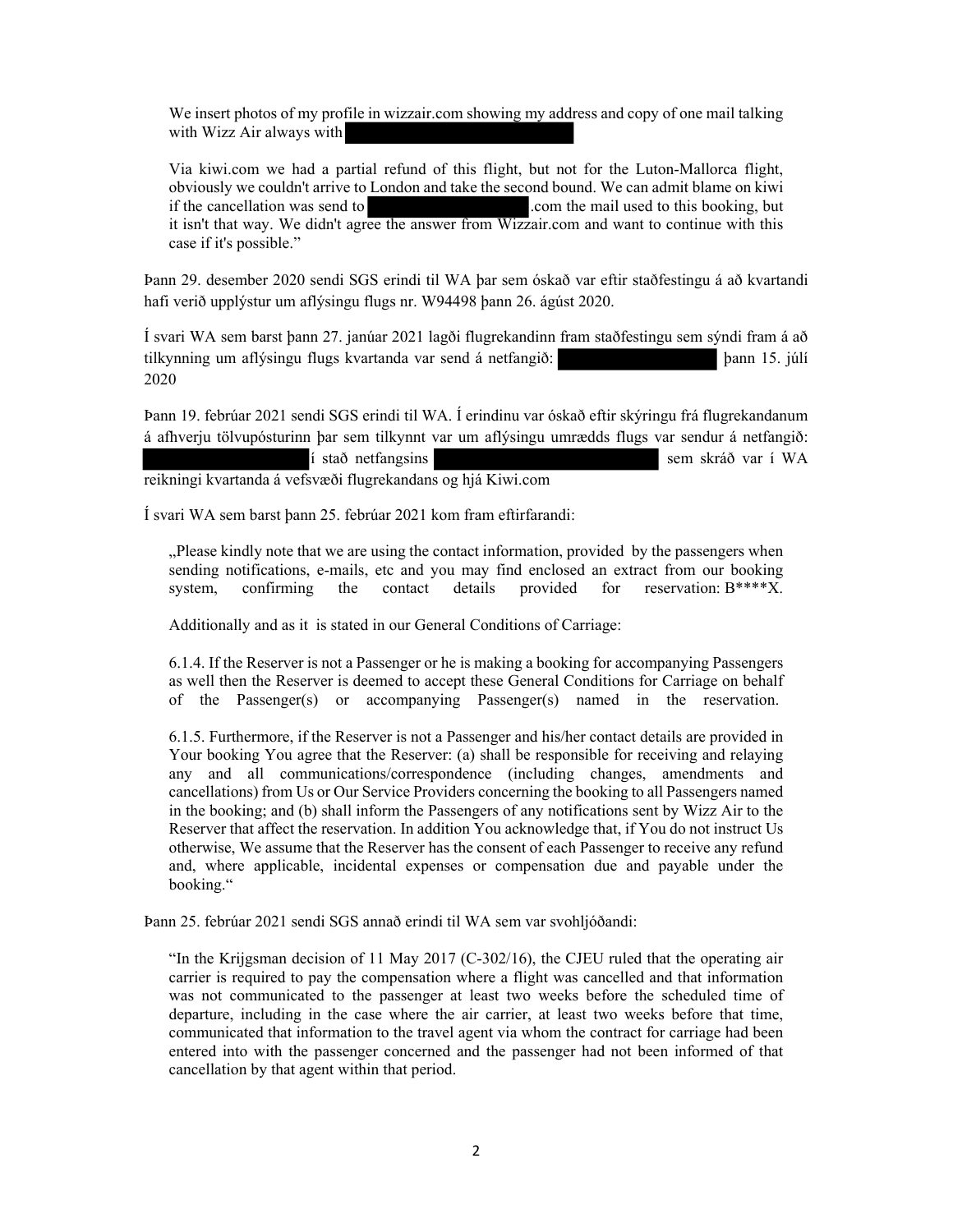ICETRA requests the opinion of Wizz Air on the decision of the CJEU in the Krijgsman case compared to this matter/complaint and the General Conditions of Carriage for Wizz Air."

Í svari WA við erindi SGS sem barst þann 1. mars 2021 kom fram eftirfarandi:

Please be kindly reminded that as we have mentioned previously, the schedule change notifications were sent to the email provided on the booking on the on the solution on the solution of the email provided on the booking 15th of July 2020. Since the client was notified over two weeks prior to the flight departure date, we regret to inform you that according to the European Regulation 261/2004, Article 5 Par. 1 Point (c) (i), no compensation is due.

#### **III. Forsendur og niðurstaða Samgöngustofu**

Neytendur flugþjónustu eða aðrir sem hagsmuna hafa að gæta sem telja að flugrekandi, flytjandi, ferðaskrifstofa eða umboðsmaður framangreindra aðila hafi brotið gegn skyldum sínum samkvæmt lögum um loftferðir nr. 60/1998 eða reglugerðum settum á grundvelli þeirra geta beint kvörtun til Samgöngustofu, sbr. 1. mgr. 126. gr. c. loftferðalaga. Stofnunin tekur málið til skoðunar í samræmi við ákvæði framangreindra laganna og stjórnsýslulaga nr. 37/1993 og sker úr ágreiningi með ákvörðun, sbr. 3. mgr. 126. gr. c. og 140. gr. loftferðalaga, ef hann verður ekki jafnaður með öðrum hætti. Sú ákvörðun er bindandi.

Um réttindi flugfarþega er fjallað í reglugerð EB nr. 261/2004 um sameiginlegar reglur um skaðabætur og aðstoð til handa farþegum sem neitað er um far og þegar flugi er aflýst eða mikil seinkun verður, sem var innleidd hér á landi með reglugerð nr. 1048/2012. Samkvæmt 3. gr. reglugerðar nr. 1048/2012 er SGS sá aðili sem ber ábyrgð á framkvæmd reglugerðarinnar, sbr. 16. gr. reglugerðar EB nr. 261/2004.

Um aflýsingu flugs og þá aðstoð sem flugrekandi skal veita í slíkum tilvikum er fjallað um í 5. gr. reglugerðar EB nr. 261/2004. Samkvæmt 1. mgr. 5. gr. skal farþegum ef flugi er aflýst, boðin aðstoð af hálfu flugrekandans í samræmi við 8. gr. og a‐lið 1. mgr. 9. gr. og 2. mgr. 9. gr. Ef flugleið farþega er breytt og brottför nýja flugsins er a.m.k. degi eftir áætlaða brottför flugsins sem var aflýst eiga farþegar einnig rétt á aðstoð sem tilgreind er í b‐ og c‐lið 1. mgr. 9. gr. Sé flugi aflýst eiga farþegar rétt á skaðabótum frá flugrekanda í samræmi við 7. gr., hafi ekki verið tilkynnt um aflýsingu á þann hátt sem mælt er um í i) – iii) liðum c‐liðar 1. mgr. 5. gr., nema flugrekandi geti sýnt fram á að flugi hafi verið aflýst af völdum óviðráðanlegra aðstæðna sem ekki hefði verið hægt að afstýra jafnvel þótt gerðar hefðu verið allar nauðsynlegar ráðstafanir, sbr. 3. mgr. 5 gr. reglugerðarinnar.

Loftferðalögum nr. 60/1998 og reglugerð EB nr. 261/2004 er ætlað að tryggja ríka vernd fyrir farþega sem neytendur flugþjónustu. Meginreglan samkvæmt reglugerð EB nr. 261/2004 er réttur farþega til skaðabóta skv. 7. gr. reglugerðarinnar sé um að ræða aflýsingu eða mikla seinkun á brottfarartíma flugs og ber að skýra undantekningarreglu 3. mgr. 5. gr. reglugerðarinnar þröngt, sbr. dóm Evrópudómstólsins frá 22. desember 2008, í máli C‐ 549/07 Friederike Wallentin‐Hermann v Alitalia og almennar meginreglur um túlkun lagaákvæða.

Álitaefnið í máli þessu er hvort að kvartendur eiga rétt stöðluðum skaðabótum á grundvelli reglugerðar EB nr. 261/2004, sbr. reglugerð nr. 1048/2012 vegna aflýsingu flugs nr. W94498 þann 26. ágúst 2020 frá Keflavík til Luton.

Kvartendur gerðu kröfu um staðlaðar skaðabætur sökum þess að flugi nr. W94498 þann 26. ágúst 2020 var aflýst og þeim var ekki tilkynnt um aflýsinguna með tveggja vikna fyrirvara, sbr. c-lið 1. mgr. 5. gr. reglugerð EB nr. 261/2004.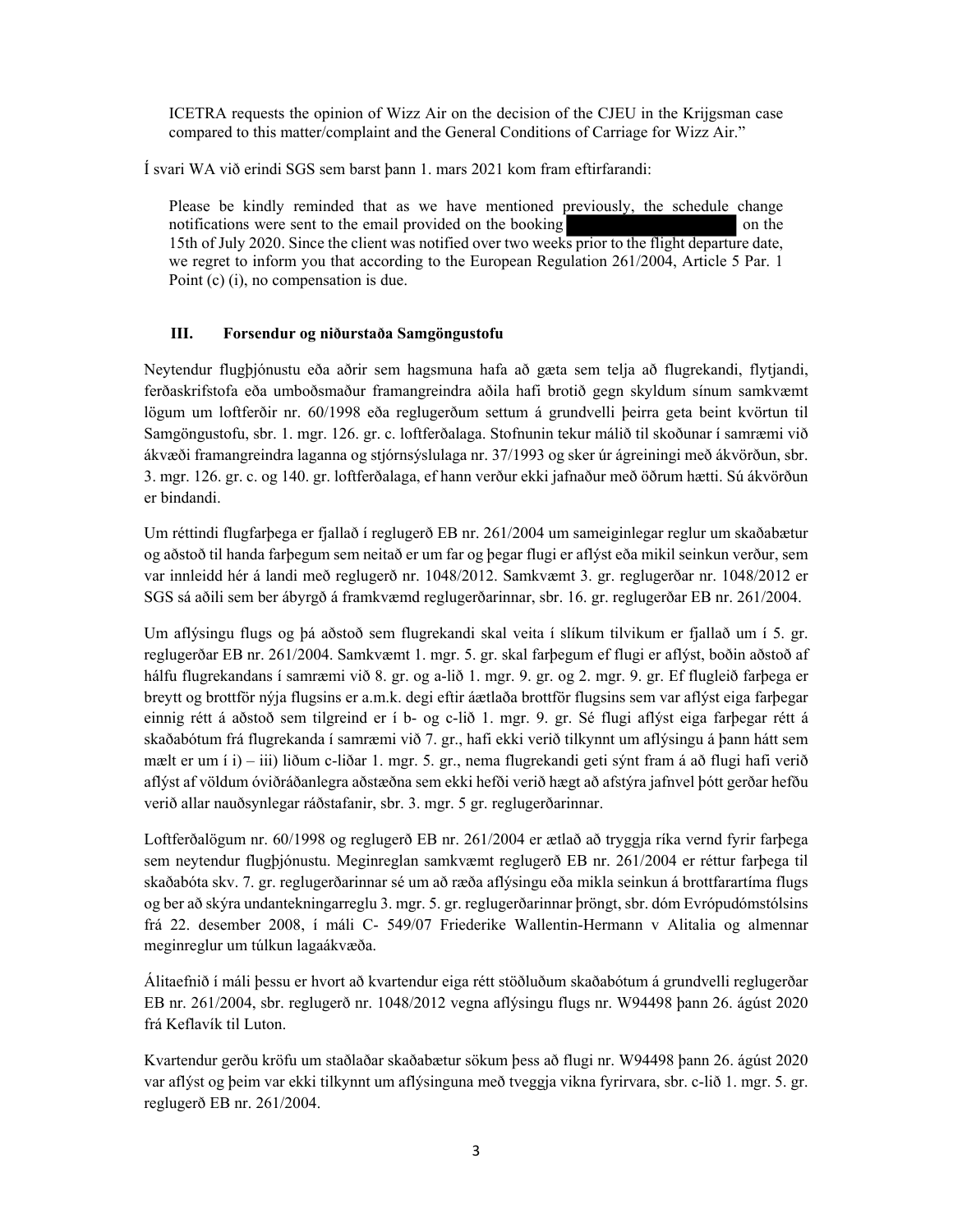WA hafnar bótakröfu kvartenda, á þeim forsendum að flugrekandinn hafi sannanlega sent tilkynningu um aflýsingu á flugiu kvartanda þann 15. júlí 2020 til netfangsins: þ.e. rúmum mánuði fyrir áætlaða brottför flugsins þann 26. ágúst.

Við meðferð málsins höfnuðu kvartendur að hafa tengingu við netfangið: sem WA sendi tilkynningu um aflýsingu flugsins til. Kvartendur halda því fram að þeir hafi ekki fengið tilkynningu um aflýsingu á umræddu flugi.

Kvartendur sendu skjáskot af reikningi þeirra hjá WA máli þeirra til sönnuna. Af skjáskotinu má sjá skráð netfang kvartenda er: vartendur sendu einnig skjáskot af bókunarstaðfestingu fyrir viðkomandi flug sem sent var af hálfu Kiwi.com á netfangið:

Kvartendur bókuðu flug á bókunarsíðunni Kiwi.com frá Mallorca til Kaupmannahafnar og frá Kaupmannahöfn til Keflavíkur þann 16. ágúst. 2020. Voru framangreind flug framkvæmd í samræmi við áætlun. Undir sömu bókun, bókuðu kvartendur flug frá Keflavík til Luton og frá Luton til Mallorca. Fengu kvartendur senda staðfestingu á bókun þeirra fyrir framangreind flug frá netfanginu 11\*\*\*\*\*\*5@AIRLINE.KIWI.COM á rétt netfang kvartenda.

Er því ljóst að netfangið sem WA sendi tilkynningu um aflýsingu á fluginu til, er ekki það sama og skráð netfang kvartanda á WA reikningi þeirra og því sem Kiwi sendi bókunarstaðfestingu fyrir flugið til.

Varðandi kröfu kvartenda um staðlaðar skaðabætur ber að líta til c-liðar 1. mgr. 5. gr. reglugerðar EB nr. 261/2004 þar sem fram kemur að réttur til skaðabóta falli niður ef að i) farþegum er tilkynnt um aflýsingu a.m.k. tveimur vikum fyrir áætlaða brottför.

Í dómi Evrópudómstólsins frá 11. maí 2017, í máli C-302/16 kom fram eftirfarandi:

 $\mu$ , In the light of the foregoing, the answer to the question referred is that Article 5(1)(c) and Article 7 of Regulation No 261/2004 must be interpreted as meaning that the operating air carrier is required to pay the compensation specified in those provisions in the case where a flight was cancelled and that information was not communicated to the passenger at least two weeks before the scheduled time of departue, including in the case where that air carrier, at least two weeks before that time, communicated that information to the travel agent via whom the contract for carriage had been entered into with the passenger concerned and the passenger had not been informed of that cancellation by that agent within that period."

Í því samhengi er vert að taka fram að það engu breytir þótt að WA hafi sent tilkynningu um aflýsingu á umræddu flugi á netfangið j Í ljósi þess að WA hefur ekki sýnt fram á við meðferð málsins að framangreint netfang er í eigu kvartenda eða að kvartendur hafi skráð það netfang í tengslum við bókun þeirra á hjá Kiwi.com.

Sönnunarbyrðin um hvort og hvenær farþegum hafi verið tilkynnt um að flug sé aflýst hvílir á flugrekandanum, sbr. 4. mgr. 5. gr. EB reglugerðar 261/2004.

Að mati Samgöngustofu verður að líta til þess að WA gerði ekkert til að fá staðfestingu frá kvartanda um að hann hafi móttekið tölvupóstinn. Í umræddri tilkynningu um aflýsingu frá 15. 15 júlí 2020 var kvartendum gefinn kostur á milli þess að fá endurgreitt eða að vera bókaðir í annað flug. WA bárust engin viðbrögð við þeirri tilkynningu frá kvartendum. Í slíkum tilvikum telur SGS að gera verði kröfu um að flugrekandinn ítreki tilkynningu um aflýsingu á forsvaralegan hátt t.d. með ítrekunum eftir upprunalega tilkynningu um aflýsingu eða með því að leita annarra leiða til að komast í samband við